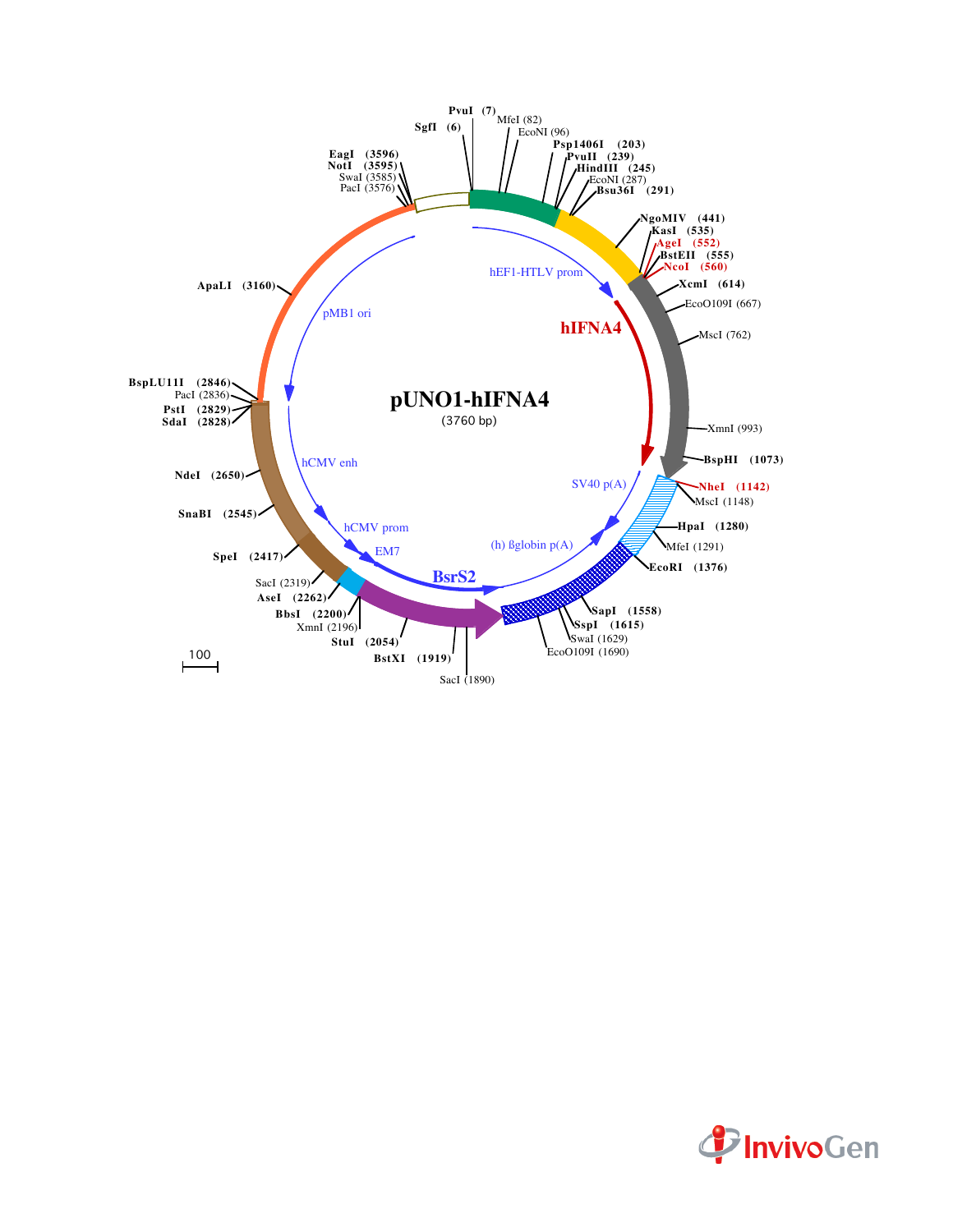**PvuI (7)**

MfeI (82) EcoNI (96)

|                  | EcoNI(96)<br>Sgfl (6)<br>MfeI $(82)$<br>1 GGATCTGCGATCGCTCCGGTGCCCGTCAGTGGGCAGAGCGCACATCGCCCACAGTCCCCGAGAAGTTGGGGGGAGGGTCGGCAATTGAAC <b>G</b> GGTGCCTA                                                                                                                                                                                                            |  |
|------------------|-------------------------------------------------------------------------------------------------------------------------------------------------------------------------------------------------------------------------------------------------------------------------------------------------------------------------------------------------------------------|--|
|                  | 101 GAGAAGGTGGCGCGGGGTAAACTGGGAAAGTGATGTCGTGTACTGGCTCCGCCTTTTTCCCGAGGGTGGGGGAACCGTATATAAGTGCAGTAGTCGCC                                                                                                                                                                                                                                                            |  |
|                  | $\textbf{HindIII}$ (245)<br>Bsu36I (291)<br>Psp1406I (203)<br>PvuII $(239)$<br>EcoNI (287)                                                                                                                                                                                                                                                                        |  |
|                  | 301 GCCATCCACGCCGGTTGAGTCGCGTTCTGCCGCCTCCCGCCTGTGGTGCCTCCTGAACTGCGTCCGCCGTCTAGGTAAGTTTAAAGCTCAGGTCGAGACC                                                                                                                                                                                                                                                          |  |
|                  | $NgoMIV$ (441)                                                                                                                                                                                                                                                                                                                                                    |  |
|                  | <b>NcoI</b> (560)<br><b>BstEII</b> (555)<br>KasI (535)<br>AgeI (552)<br>501 TCTGTTCTGCGCCGTTACAGATCCAAGCTGTGACCGGCGCCTACCTGAGATCACCGGTCACCATGGCCCTGTCCTTTTCTTTACTGATGGCCGTGCTGGT<br>1 M A L S F S L L M A V L V                                                                                                                                                   |  |
| 13▶              | EcoO109I (667)<br>XcmI (614)<br>601 GCTCAGCTACAAATCCATCTGTTCTCTGGGCTGTGATCTGCCTCAGACCCACAGCCTGGGTAATAGGAGGCCTTGATACTCCTGGCACAAATGGGAAGA<br>L S Y K S I C S L G C D L P O T H S L G N R R A L I L L A O M G R<br>MscI (762)                                                                                                                                        |  |
|                  | 701 ATCTCTCATTTCTCCTGCCTGAAGGACAGACATGATTTCGGATTCCCCGAGGAGGAGTTTGATGGCCACCAGTTCCAGAAGGCTCAAGCCATCTCTGTCC<br>47 SHF SCL K D R H D F G F P E E E F D G H Q F Q K A Q A I S V<br>801 TCCATGAGATGATCCAGCAGACCTTCAATCTCTTCAGCACAGAGGACTCATCTGCTGCTTGGGAACAGCCTCCTAGAAAAATTTTCCACTGAACTTTA<br>O O T F N L F S T E D S S A A W E O S L L E K F S T E L Y<br>80 E H E M I |  |
| 113 <sup>2</sup> | XmnI (993)<br>O O L N D L E A C V I O E V G V E E T P L M N E D S I L A V R K Y                                                                                                                                                                                                                                                                                   |  |
|                  | <b>BspHI</b> (1073)<br>1001 TTCCAAAGAATCACTCTTTATCTAACAGAGAAGAAATACAGCCCTTGTGCCTGGGAGGTTGTCAGAGCAGAAATCATGAGATCCCTCTCTCGTTTTCAACAA<br>147 FORITLY LTEKKY SPCAWEV VRAEIM RSL SFST<br>MscI (1148)                                                                                                                                                                   |  |
|                  | <b>NheI</b> (1142)<br>1101 ACTTGCAAAAAAGATTAAGGAGGAAGGATTGAAACCTGGTTCGCTAGCTGGCCAGACATGATAAGATACATTGATGAGTTTGGACAAACCACAACTAGAA<br>180 N L O K R L R R K D .                                                                                                                                                                                                      |  |
|                  | <b>HpaI</b> (1280) MfeI (1291)<br>1201 TGCAGTGAAAAAAATGCTTTATTTGTGAAATTTGTGATGCTATTGCTTTATTTGTAACCATTATAAGCTGCAATAAACAAGTTAACAACAACAATTGCAT                                                                                                                                                                                                                       |  |
|                  |                                                                                                                                                                                                                                                                                                                                                                   |  |
|                  | EcoRI (1376)<br>1301 TCATTTTATGTTTCAGGTTCAGGGGGAGGTGTGGGAGGTTTTTTTAAAGCAAGTAAAACCTCTACAAATGTGGTATGGAATTCTAAAATACAGCATAGCAA                                                                                                                                                                                                                                        |  |
|                  | 1401 AACTTTAACCTCCAAATCAAGCCTCTACTTGAATCCTTTTCTGAGGGATGAATAAGGCATAGGCATCAGGGGCTGTTGCCAATGTGCATTAGCTGTTTGC                                                                                                                                                                                                                                                         |  |
|                  | SapI (1558)<br>1501 AGCCTCACCTTCTTTCATGGAGTTTAAGATATAGTGTATTTTCCCAAGGTTTGAACTAGCTCTTCATTTCTTTATGTTTTAAATGCACTGACCTCCCACA                                                                                                                                                                                                                                          |  |
|                  | $SspI$ (1615)<br>SwaI (1629)<br>EcoO109I (1690)                                                                                                                                                                                                                                                                                                                   |  |
|                  | 1701 TAATATCCCCCAGTTTAGTAGTTGGACTTAGGGAACAAAGGAACCTTTAATAGAAATTGGACAGCAAGAAAGCGAGCTTCTAGCTTTAGTTCCTGGTGTA<br><del>14</del> 11 •<br>N R T Y                                                                                                                                                                                                                        |  |
|                  | SacI (1890)<br>1801 CTTGAGGGGGATGAGTTCCTCAATGGTGGTTTTGACCAGCTTGCCATTCATCTCAATGAGCACAAAGCAGTCAGGAGCATAGTCAGAGATGAGCTCTCTG<br>1364 K L P I L E E I T T K V L K G N M E I L V F C D P A Y D S                                                                                                                                                                        |  |
|                  | BstXI (1919)<br>1901 CACATGCCACAGGGGCTGACCACCCTGATGGATCTGTCCACCTCATCAGAGTAGGGGTGCCTGACAGCCACAATGGTGTCAAAGTCCTTCTGCCCGTTGC<br>102 C M G C P S V V R I S R D V E D S Y P H R V A V I T D F D K O G N S<br>Stul (2054)                                                                                                                                               |  |
|                  | 2001 TCACAGCAGACCCAATGGCAATGGCTTCAGCACAGACAGTGACCCTGCCAATGTAGGCCTCAATGTGGACAGCAGAGATGATCTCCCCAGTCTTGGTCCT<br>69 VAS GIAIA E A C V T V R G I Y A E I H V A S I I E G T K T R                                                                                                                                                                                       |  |
|                  | XmnI(2196)<br>2101 GATGGCCGCCCCGACATGGTGCTTGTTGTCCTCATAGAGCATGGTGATCTTCTCAGTGGCGACCTCCACCAGCTCCAGATCCTGCTGAGAGATGTTGAAG<br>361   A A G V H H K N D E Y L M T I K E T A V E V L E L D O O S I N F<br>BbsI (2200)<br>AseI (2262)<br>2201 GTCTTCATGGTGGCCCTCCTATAGTGAGTCGTATTATACTATGCCGATATACTATGCCGATGATTAATTGTCAAAACAGCGTGGATGGCGTCTCCAGCTT                       |  |
|                  | 24T K M $\blacktriangleleft$<br>SacI (2319)<br>2301 ATCTGACGGTTCACTAAACGAGCTCTGCTTATATAGACCTCCCACCGTACACGCCTACCGCCCATTTGCGTCAATGGGGCGGAGTTGTTACGACATTTTG                                                                                                                                                                                                          |  |

GAAAGTCCCGTTGATTTACTAGTCAAAACAAACTCCCATTGACGTCAATGGGGTGGAGACTTGGAAATCCCCGTGAGTCAAACCGCTATCCACGCCCATT 2401